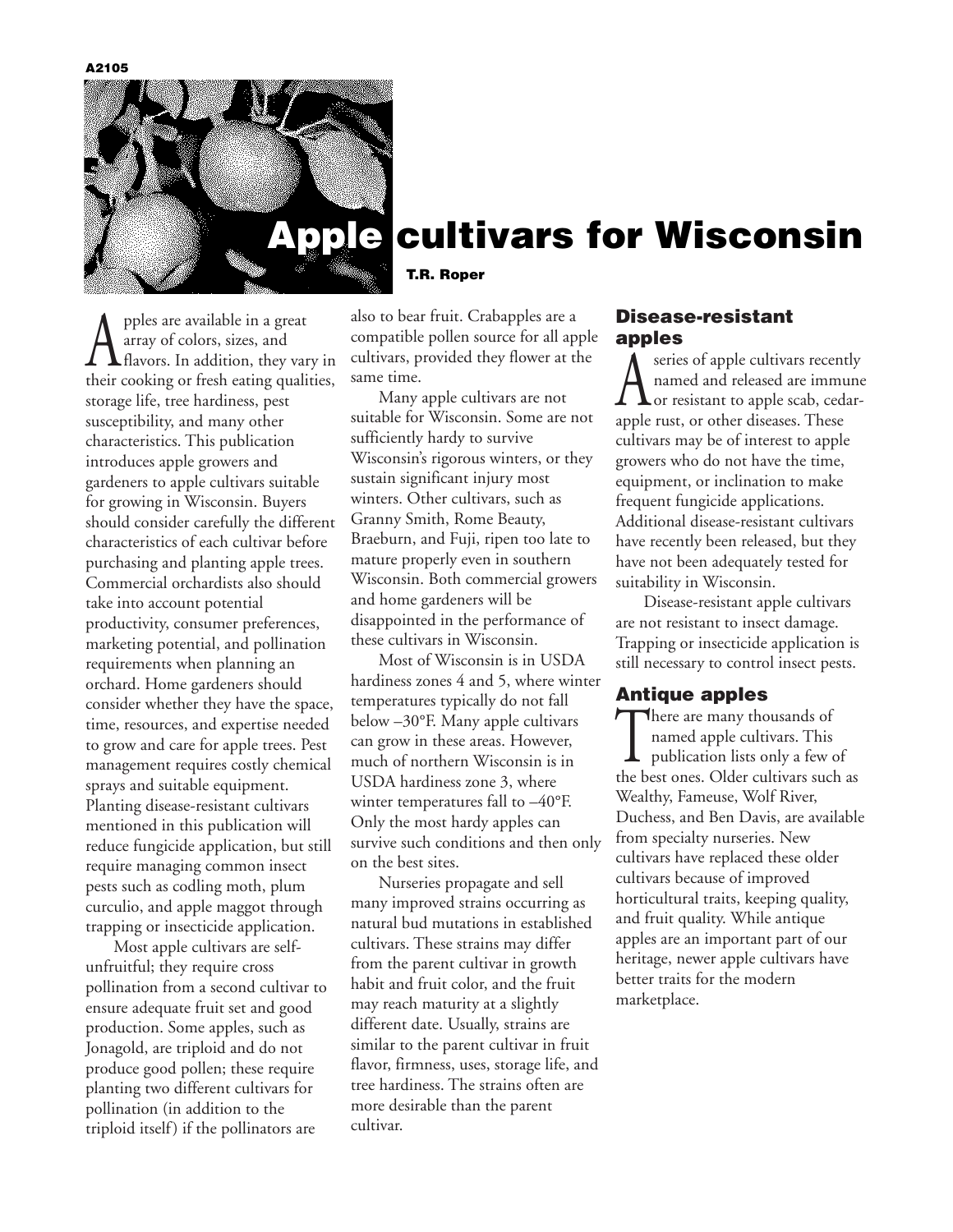### **Apple cultivars for Wisconsin**

|                                 |                                        | <b>FRUIT CHARACTERISTICS -</b>  |                    |                       |                              |                             |                   |                          |  |
|---------------------------------|----------------------------------------|---------------------------------|--------------------|-----------------------|------------------------------|-----------------------------|-------------------|--------------------------|--|
| Cultivar                        | <b>Ripening date</b><br>(week & month) | Color                           | Size <sup>a</sup>  | <b>Flesh</b><br>color | <b>Flesh</b><br>texture      | <b>Taste</b>                | <b>Uses</b>       | <b>Storage</b><br>length |  |
| Lodi                            | 1 August                               | Green to<br>yellow              | Large              | White                 | Tender, soft                 | Tart                        | Cooking           | 1 week                   |  |
| Zestar!                         | 3 August                               | Red blush                       | Medium<br>to large | White                 | Coarse, crisp                | <b>Balanced</b>             | All purpose       | 1 month                  |  |
| Sunrise                         | 3-4 August                             | Orange-yellow                   | Medium             | Cream                 | Coarse                       | Sweet, aromatic             | Fresh,<br>cooking | 2 weeks                  |  |
| Paulared                        | 3-4 August                             | <b>Bright red</b>               | Medium             | White                 | Firm,<br>fine-grained        | Mildly tart                 | Fresh             | 3 weeks                  |  |
| Gala                            | 2 September                            | Orange-red                      | Medium<br>to small | Yellow<br>to cream    | Crisp,<br>fine-grained       | Very sweet,<br>aromatic     | Fresh             | 3 months                 |  |
| McIntosh                        | 2 September                            | Red blush<br>over green         | Medium             | White                 | Tender,<br>fine-grained      | Mildly tart,<br>distinctive | Fresh,<br>cooking | 3 months                 |  |
| Ginger Gold                     | 3 September                            | Yellow                          | Medium<br>to large | Cream                 | Coarse                       | Sweet, spicy                | Fresh             | 2 months                 |  |
| Cortland                        | 4 September                            | Dark red                        | Large              | White                 | Firm, crisp                  | Sweet                       | Fresh             | 3 months                 |  |
| Honeycrisp                      | 4 September                            | Red blush<br>over yellow        | Large              | Cream                 | Coarse, very<br>crisp, juicy | Sweet,<br>aromatic          | Fresh             | 4 months                 |  |
| Empire                          | 1 October                              | Deep red                        | Medium             | Cream                 | Firm, crisp                  | Sweet                       | Fresh             | 4 months                 |  |
| Haralson                        | 1 October                              | Red striped                     | Medium<br>to large | Creamy<br>white       | Crisp,<br>juicy              | Tart,<br>distinctive        | Fresh,<br>cooking | 3 months                 |  |
| Fireside/<br><b>Connell Red</b> | 2 October                              | Red over<br>yellow              | Large              | Cream                 | Crisp,<br>juicy              | Sweet,<br>subacid           | Fresh,<br>cooking | 3 months                 |  |
| <b>Red Delicious</b>            | 2 October                              | Solid red                       | Medium<br>to large | Light<br>yellow       | Crisp,<br>juicy              | Sweet,<br>distinctive       | Fresh             | 4 months                 |  |
| Jonathan                        | 2 October                              | <b>Bright red</b>               | Small to<br>medium | Yellow                | Firm                         | Sweet,<br>distinctive       | Fresh             | 3 months                 |  |
| Idared                          | 2 October                              | Red                             | Large              | White                 | Firm,<br>fine-grained        | Tart                        | All purpose       | 4 months                 |  |
| Jonagold                        | 2 October                              | <b>Yellow with</b><br>red blush | Large              | Creamy<br>white       | Firm, juicy,<br>fine-grained | Sweet                       | Fresh             | 3 months                 |  |
| Golden<br>Supreme               | 2 October                              | Yellow                          | Medium             | Cream                 | Fine, crisp                  | Sweet                       | Fresh             | 3-5 months               |  |
| Golden<br>Delicious             | 3 October                              | Yellow                          | Medium             | Cream                 | Crisp,<br>fine-grained       | Sweet                       | Fresh             | 3 months                 |  |
|                                 | <b>Disease-resistant apples</b>        |                                 |                    |                       |                              |                             |                   |                          |  |
| Redfree                         | 3 August                               | <b>Bright red</b>               | Medium             | White to<br>cream     | Crisp,<br>juicy              | Mildly tart<br>to sweet     | Fresh,<br>cooking | 6-8 weeks                |  |
| Prima                           | 1 September                            | Red on<br>green                 | Medium to<br>large | White to<br>cream     | Soft                         | Mild,<br>subacid            | Fresh,<br>cooking | 1-2 months               |  |
| Priscilla                       | 2 September                            | Red over<br>yellow              | Medium to<br>large | White to<br>green     | Crisp, coarse                | Sweet,<br>aromatic          | Fresh             | 2-3 months               |  |
| Jonafree                        | 3 September                            | Medium red                      | Medium<br>to small | Pale<br>yellow        | Crisp,<br>juicy              | Mildly tart                 | Fresh             | 2 months                 |  |
| Nova Easygro                    | 3 September                            | Red<br>blushed                  | Large              | Cream                 | Firm,<br>slightly juicy      | Sweet                       | Fresh             | 2 months                 |  |

Liberty 1 October Purple red Medium Light Crisp, juicy, Moderately tart, All purpose 3–4 months to large yellow sprightly flavor like McIntosh

alf thinned bIf grown on same rootstock CUSDA hardiness zone dPurdue-Rutgers-Illinois Program

Crisp, juicy,<br>sprightly flavor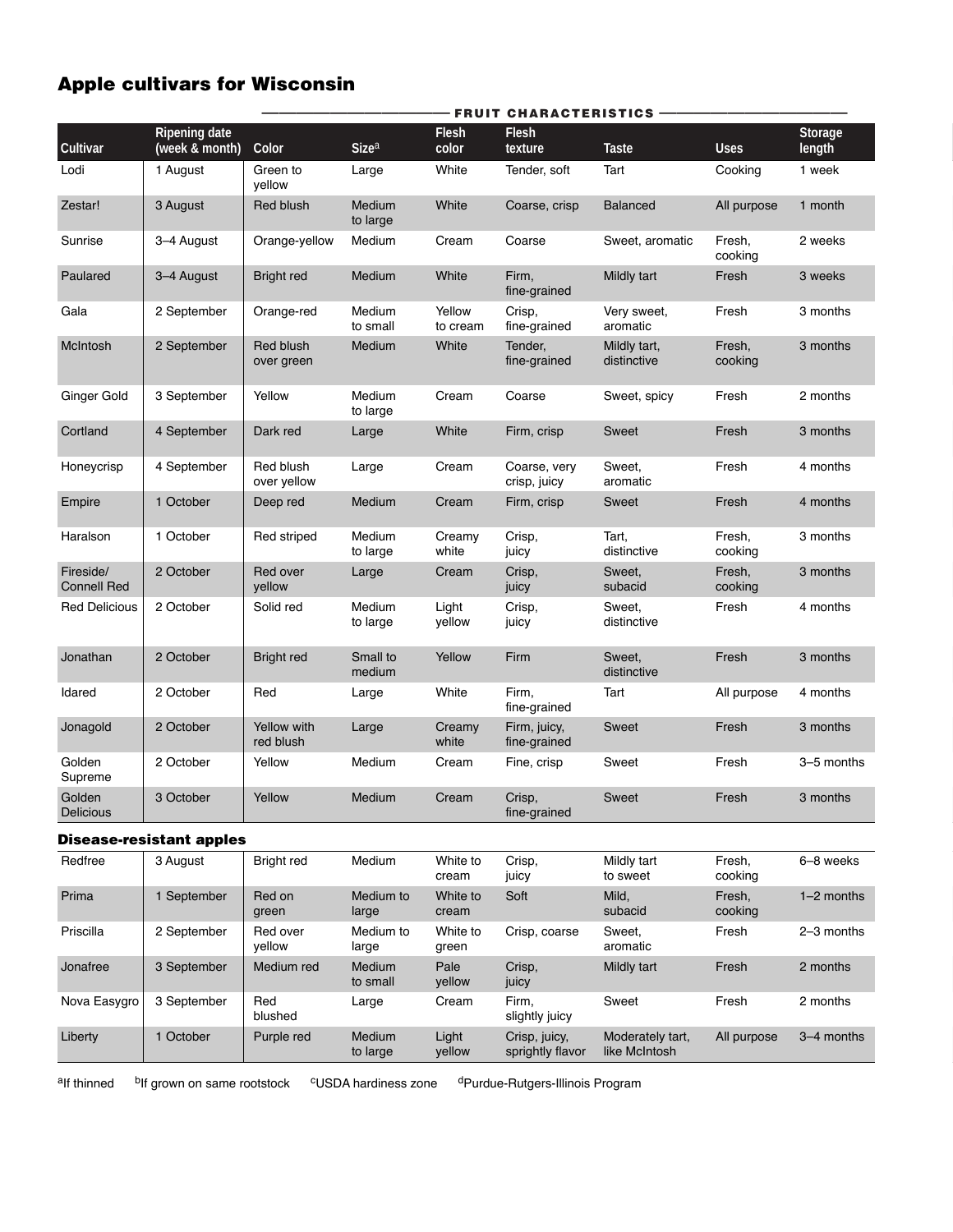| TREE CHARACTERISTICS - |                         |                        |                                 |                      | <b>DISEASE RESISTANCE<sup>e</sup></b> |                |                                                |                                                              |
|------------------------|-------------------------|------------------------|---------------------------------|----------------------|---------------------------------------|----------------|------------------------------------------------|--------------------------------------------------------------|
| Sizeb                  | <b>Growth habit</b>     | Hardiness <sup>c</sup> | Origin                          | <b>Apple</b><br>scab | Cedar<br>apple rust                   | Fire<br>blight | <b>General comments</b>                        | <b>Improved strains</b>                                      |
| Large                  | Upright                 | 3, 4, 5                | New York                        | S                    | <b>VS</b>                             | <b>VS</b>      | Moderately good<br>early apple                 |                                                              |
| Medium                 | Upright                 | 3, 4, 5                | Minnesota                       | S                    | S                                     | ${\mathsf S}$  | Good early apple,<br>stores well               |                                                              |
| Medium                 | Spreading               | 4, 5                   | <b>British</b><br>Columbia      | S                    | $\mathbf S$                           | ${\mathsf S}$  | Good early apple                               |                                                              |
| Large                  | Spreading               | 4, 5                   | Michigan                        | $\mathbf S$          | S                                     | <b>VS</b>      | Good-quality<br>summer apple                   |                                                              |
| Medium                 | Upright                 | 4, 5                   | New Zealand                     | S                    | <b>VS</b>                             | <b>VS</b>      | High-quality fall apple,<br>small fruit        | Royal Gala, Imperial Gala,<br>Scarlet Gala, Fulford Gala     |
| Very large             | Spreading               | 3, 4, 5                | Ontario                         | <b>VS</b>            | <b>VR</b>                             | ${\mathsf S}$  | Wisconsin's most<br>popular apple              | Rogers McIntosh,<br>Marshall McIntosh,<br>Mac Spur, Redmax   |
| Medium                 | Spreading               | 4, 5                   | Virginia                        | S                    | S                                     | S              | Very good yellow-<br>skinned apple             |                                                              |
| Large                  | Willowy                 | 3, 4, 5                | <b>New York</b>                 | <b>VS</b>            | S                                     | ${\mathsf S}$  | High-quality fall<br>to winter apple           | Redcort                                                      |
| Medium                 | Upright to<br>spreading | 3, 4, 5                | Minnesota                       | S                    | S                                     | S              | Very crisp, high-<br>quality eating apple      |                                                              |
| Medium                 | Upright                 | 3, 4, 5                | New York                        | <b>VS</b>            | $\mathsf R$                           | $\mathsf{R}$   | One of the better<br>new apples                |                                                              |
| Small                  | Spreading               | 3, 4, 5                | Minnesota                       | $\mathbf S$          | <b>MR</b>                             | <b>MR</b>      | Popular in northwest<br>Wisconsin              | Haralred,<br><b>Red Haralson</b>                             |
| Medium                 | Weeping                 | 3, 4, 5                | Minnesota                       | $\mathbf S$          | $\mathsf{R}$                          | S              | Connell Red is a colored<br>strain of Fireside |                                                              |
| Large                  | Strongly<br>upright     | 4,5                    | lowa                            | S                    | <b>VR</b>                             | $\mathsf{R}$   | Many improved strains                          | Starking, Starkrimson,<br>Richared, Oregon Spur,<br>Redchief |
| Medium                 | Spreading               | 5                      | $-$                             | $\mathbf S$          | <b>VS</b>                             | <b>VS</b>      | Better after storage                           | Jonared, Jonee                                               |
| Small                  | Spreading               | 4,5                    | Idaho                           | S                    | S                                     | <b>VS</b>      | Good keeping quality                           |                                                              |
| Large                  | Spreading               | 4, 5                   | New York                        | <b>VS</b>            | $\mathbf S$                           | <b>VS</b>      | Does best in cool<br>locations                 | Red Jonagold, Nicobel<br>Jonagold, Jona-go-red               |
| Large                  | Spreading               | 4, 5                   | Idaho                           | S                    | S                                     | S              | Great eating-quality<br>apple                  |                                                              |
| Medium                 | Spreading               | 5                      | West<br>Virginia                | $\mathbf S$          | <b>VS</b>                             | S              | Spur-type strains not<br>recommended           | Smoothee                                                     |
|                        |                         |                        |                                 |                      |                                       |                |                                                |                                                              |
| Medium-<br>large       | Upright                 | 4, 5                   | $P-R-I$<br>Program <sup>d</sup> | VR                   | <b>VR</b>                             | ${\bf S}$      | Good disease-resistant<br>summer apple         |                                                              |
| Medium                 | Spreading               | 4, 5                   | $P-R-I$<br>Program <sup>d</sup> | <b>VR</b>            | <b>VS</b>                             | $\mathsf{R}$   | Must thin for annual<br>bearing                |                                                              |
| Large                  | Upright to<br>spreading | 5                      | $P-R-I$<br>Program <sup>d</sup> | <b>VR</b>            | <b>VR</b>                             | R              | May not ripen in<br>northern Wisconsin         |                                                              |
| Medium                 | Spreading               | 4, 5                   | $P-R-I$<br>Program <sup>d</sup> | <b>VR</b>            | $\mathsf R$                           | $\sf R$        | Resembles Jonathan                             |                                                              |
| Large                  | Spreading               | 3, 4, 5                | Nova Scotia                     | VR                   | <b>VR</b>                             | R              | Quality improves<br>in storage                 |                                                              |
| Large                  | Spreading               | 4, 5                   | New York                        | <b>VR</b>            | <b>VR</b>                             | $\mathsf{R}$   | One of the best disease-<br>resistant apples   |                                                              |

<sup>e</sup>**Resistance ratings: VR** = very resistant **MR** = moderately resistant **R** = resistant **S** = susceptible **VS** = very susceptible